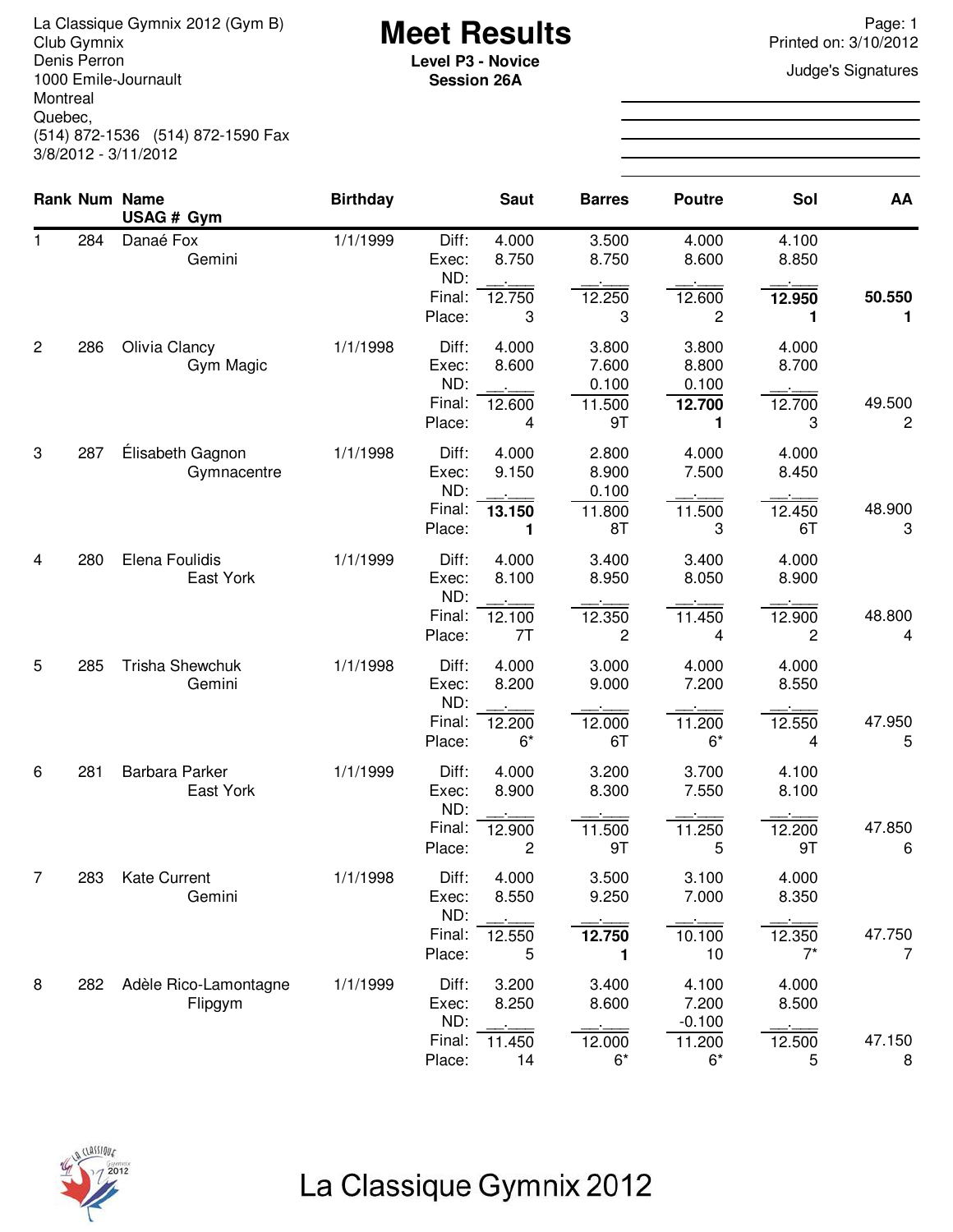**Meet Results** La Classique Gymnix 2012 (Gym B) Page: 2 Denis Perron 1000 Emile-Journault Montreal Quebec, (514) 872-1536 (514) 872-1590 Fax 3/8/2012 - 3/11/2012

**Level P3 - Novice Session 26A**

|    |     | Rank Num Name<br>USAG # Gym           | <b>Birthday</b> |                       | <b>Saut</b>     | <b>Barres</b>           | <b>Poutre</b>  | Sol             | AA           |
|----|-----|---------------------------------------|-----------------|-----------------------|-----------------|-------------------------|----------------|-----------------|--------------|
| 9  | 293 | Sydney Lloyd<br>Revolution            | 1/1/1999        | Diff:<br>Exec:<br>ND: | 4.000<br>8.050  | 3.800<br>8.300          | 3.500<br>6.550 | 4.100<br>8.100  |              |
|    |     |                                       |                 | Final:<br>Place:      | 12.050<br>8     | 12.100<br>4             | 10.050<br>11   | 12.200<br>9T    | 46.400<br>9  |
| 10 | 277 | Adrianna Varone<br>Adrenaline         | 1/1/1998        | Diff:<br>Exec:<br>ND: | 3.200<br>8.550  | 3.800<br>8.250          | 2.400<br>7.200 | 4.000<br>8.350  |              |
|    |     |                                       |                 | Final:<br>Place:      | 11.750<br>$11*$ | 12.050<br>5             | 9.600<br>13    | 12.350<br>$7^*$ | 45.750<br>10 |
| 11 | 288 | Arianne Simard-Beaupré<br>Gymnacentre | 1/1/1998        | Diff:<br>Exec:<br>ND: | 3.200<br>8.400  | 3.200<br>8.600<br>0.100 | 2.600<br>7.650 | 3.400<br>8.350  |              |
|    |     |                                       |                 | Final:<br>Place:      | 11.600<br>$12*$ | 11.900<br>7             | 10.250<br>9    | 11.750<br>14    | 45.500<br>11 |
| 12 | 294 | Makiya Plant<br>Tumblers              | 1/1/1998        | Diff:<br>Exec:<br>ND: | 4.000<br>8.200  | 3.400<br>8.600          | 2.600<br>6.400 | 4.000<br>8.250  |              |
|    |     |                                       |                 | Final:<br>Place:      | 12.200<br>$6*$  | 12.000<br>$6*$          | 9.000<br>16    | 12.250<br>8     | 45.450<br>12 |
| 13 | 276 | <b>Isabel Paz</b><br>Adrenaline       | 1/1/1998        | Diff:<br>Exec:<br>ND: | 3.200<br>8.800  | 2.700<br>8.200          | 2.800<br>7.050 | 3.900<br>8.150  |              |
|    |     |                                       |                 | Final:<br>Place:      | 12.000<br>9T    | 10.900<br>11            | 9.850<br>12    | 12.050<br>10    | 44.800<br>13 |
| 14 | 291 | Audrey Carrière<br>Les Réflexes       | 1/1/1998        | Diff:<br>Exec:<br>ND: | 3.200<br>8.400  | 3.400<br>8.400          | 2.600<br>6.750 | 4.000<br>7.900  |              |
|    |     |                                       |                 | Final:<br>Place:      | 11.600<br>$12*$ | 11.800<br>8T            | 9.350<br>15    | 11.900<br>12    | 44.650<br>14 |
| 15 | 274 | Annie Cranston<br>Adrenaline          | 1/1/1998        | Diff:<br>Exec:<br>ND: | 3.200<br>8.800  | 2.700<br>8.000          | 3.900<br>5.650 | 3.600<br>8.400  |              |
|    |     |                                       |                 | Final:<br>Place:      | 12.000<br>9T    | 10.700<br>13            | 9.550<br>14    | 12.000<br>11    | 44.250<br>15 |
| 16 | 275 | Zora Lehrer-Keil<br>Adrenaline        | 1/1/1998        | Diff:<br>Exec:<br>ND: | 4.000<br>8.100  | 3.500<br>7.000          | 2.900<br>5.850 | 3.600<br>8.850  |              |
|    |     |                                       |                 | Final:<br>Place:      | 12.100<br>7T    | 10.500<br>14            | 8.750<br>19    | 12.450<br>6T    | 43.800<br>16 |



## La Classique Gymnix 2012